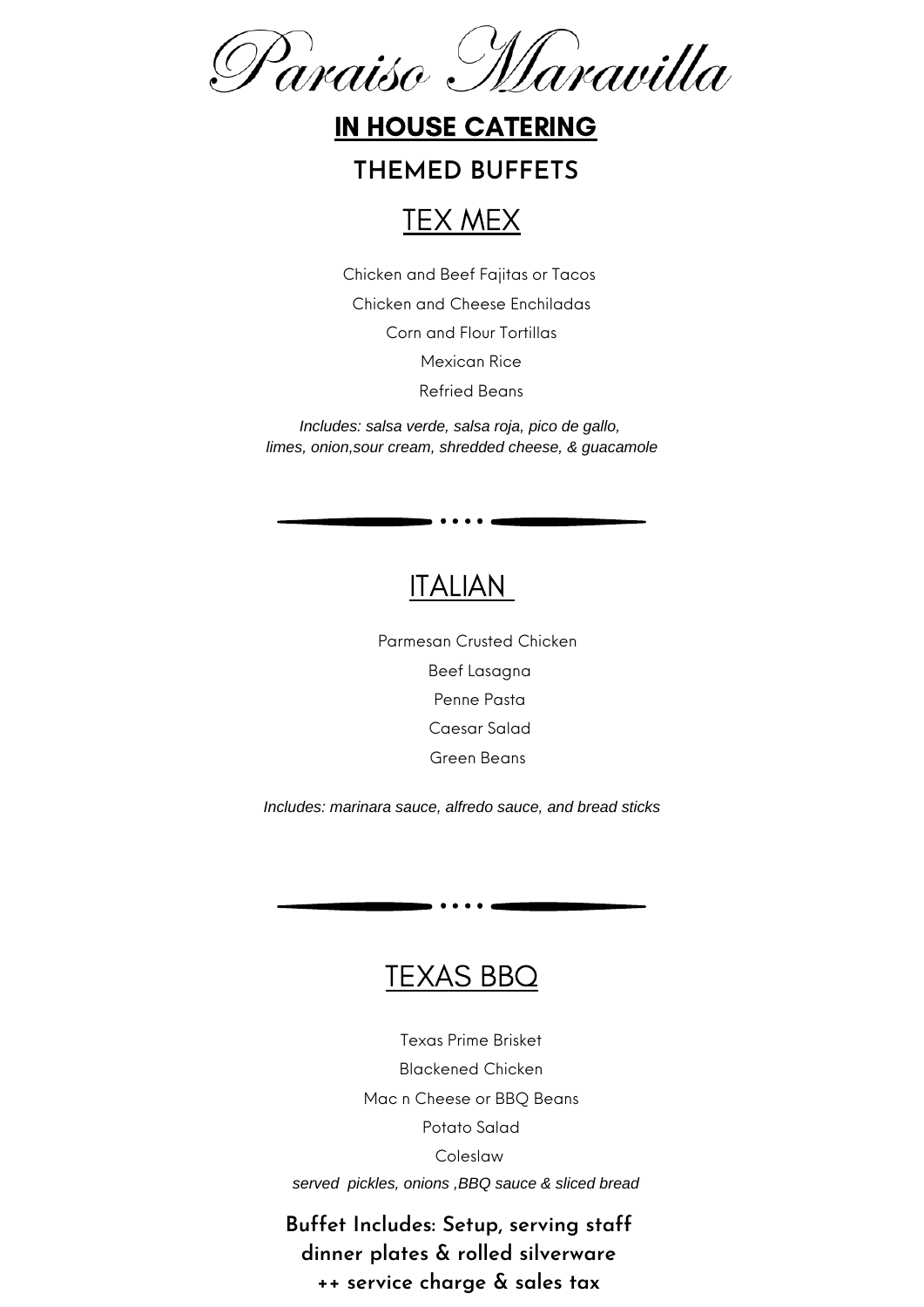Paraiso Maravilla

# **DESSERT STATIONS**

## SIZZLING BROWNIES & ICE CREAM

griddle cooked Hersheys brownies drizzled with Hersheys chocolate sauce served with vanilla ice cream

## SUGARED CHURROS & ICE CREAM

freshly fried churros drizzeled with caramel and chocolate sauce served with ice cream

## FRIED OREOS & ICE CREAM

battered fried oreo topped with powdered sugar served with vanilla ice cream

#### \$5 ++per person per selection

*\$100 for Dessert Attendent*

ICE CREAM BAR

. . . . . .

vanilla, chocolate, strawberry ice cream with an assortment of toppings

#### $$5 ++$  per person \$100 for dessert attendant

## ASSORTED MINI DESSERTS DISPLAY

chocolate walnut brownies - donut bites - fruit tarts - macarons lemon orange tarts - chocolate mouse cups - strawberry mouse cups

> 100 pieces \$250 200 pieces \$450

## ASSORTED CHEESECAKE & CAKE STATION

assorted cheesecakes & cakes pre-sliced on a decorative table choose from plain, strawberry, caramel fudge, chocolate cheesecake chocolate mousse, cake red velvet cake, lemoncello cake, tiramusu , tres leche cake

10 assorted cakes - \$400